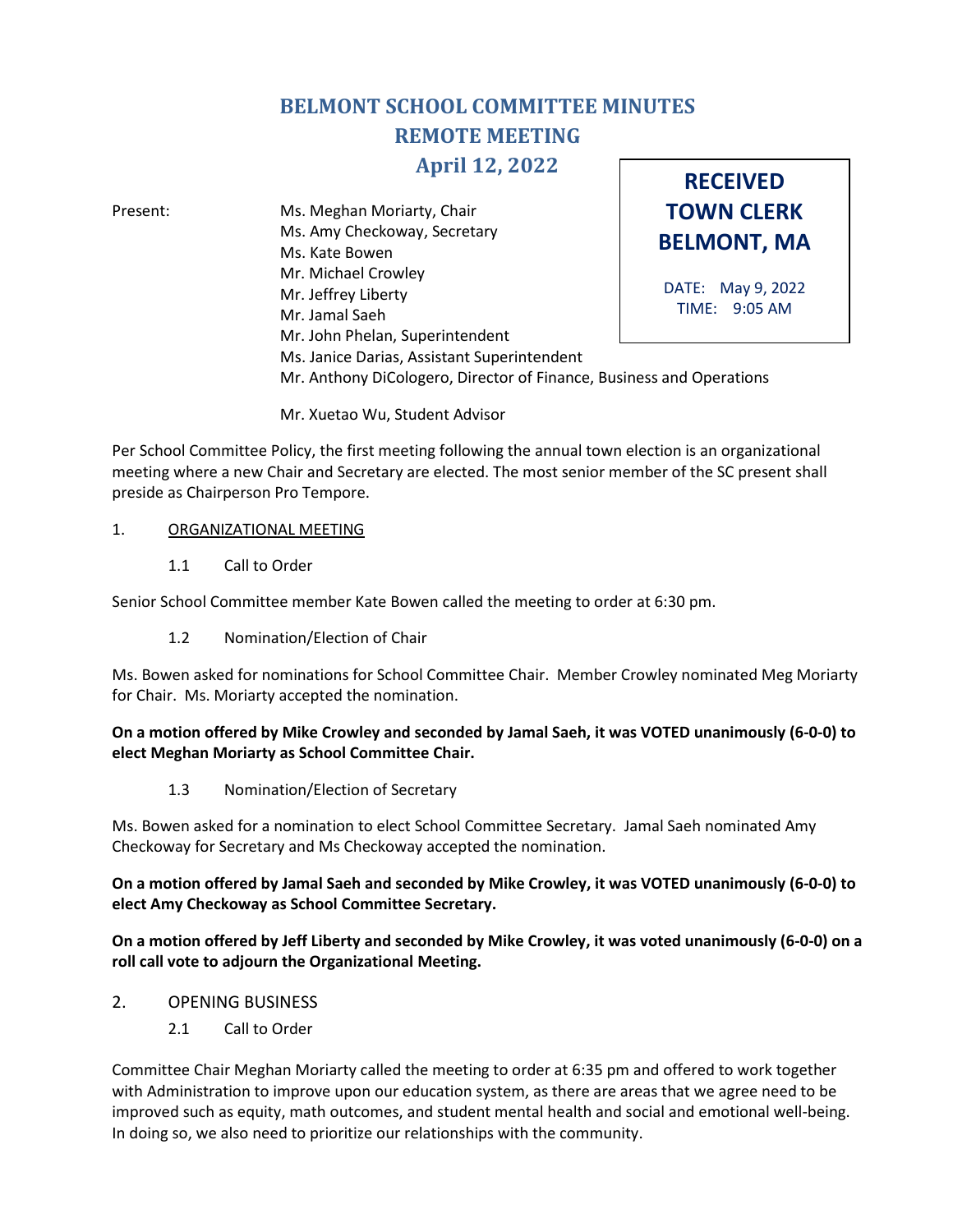# 2.2 Citizen's Concerns

Colleen Cassidy – Indicated there are other individuals from the Belmont Education Association present to read a letter.

Marc Lefebvre – Read part one of a letter on behalf of the Belmont Education Association in regards to negotiations.

John Bracey – Read part two of a letter on behalf of the Belmont Education Association in regards to negotiations.

- 2.3 Adjustments Rink Update will be moved to a future meeting.
- 2.4 Chair's Report

Chair Moriarty does not have a report, and thanked DEI chair Chon'tel Washington for reviewing DEIrelated professional development information and will report back to the SC with options.

2.5 Superintendent's Report

- Boys Ice Hockey team Middlesex League champions MIAA Division I quarterfinalists Captains Joseph Gaziano, Cam Fici and Peter Grace were present. Student athlete Grace thanked the community for their support throughout the season.
- The Belmont High Cheerleading squad also went far in their season and will come to the SC later in April.
- The Unified Basketball Team presents anew opportunity for LABBB student athletes to play with 6 BHS Basketball team students.
- The purpose, members, and next steps for the Equity Action Planning Steering Committee were reviewed.
- 3. UNFINISHED BUSINESS
- 4. APPROVAL OF MINTUES
	- 4.1 Approval of Minutes
		- School Committee Meeting of March 23, 2022

#### **On a motion offered by Amy Checkoway and seconded by Mike Crowley , it was voted (5-0-1) to approve the School Committee minutes of March 23, 2022 (**Liberty abstaining).

- Finance Subcommittee Meeting Joint with School Committee of March 29, 2022
- Finance Subcommittee Meeting Joint with Warrant Subcommittee for Education of April 6, 2022

**On a motion offered by Mike Crowley and seconded by Jamal Saeh, it was voted (3-0-0) to approve the Finance Subcommittee Joint Minutes of March 29, 2022 and April 6, 2022.**

#### 5. MAJOR BUSINESS

5.1 Library Update

Library Trustees Corinne McCue Olmstead and Kathy Keohane provided a Town Library spring update. Ms. Olmstead gave an overview of programs and activities available to student from e-resources, mentoring, community service opportunities, reading programs, and elementary school visits. Next, Ms. Keohane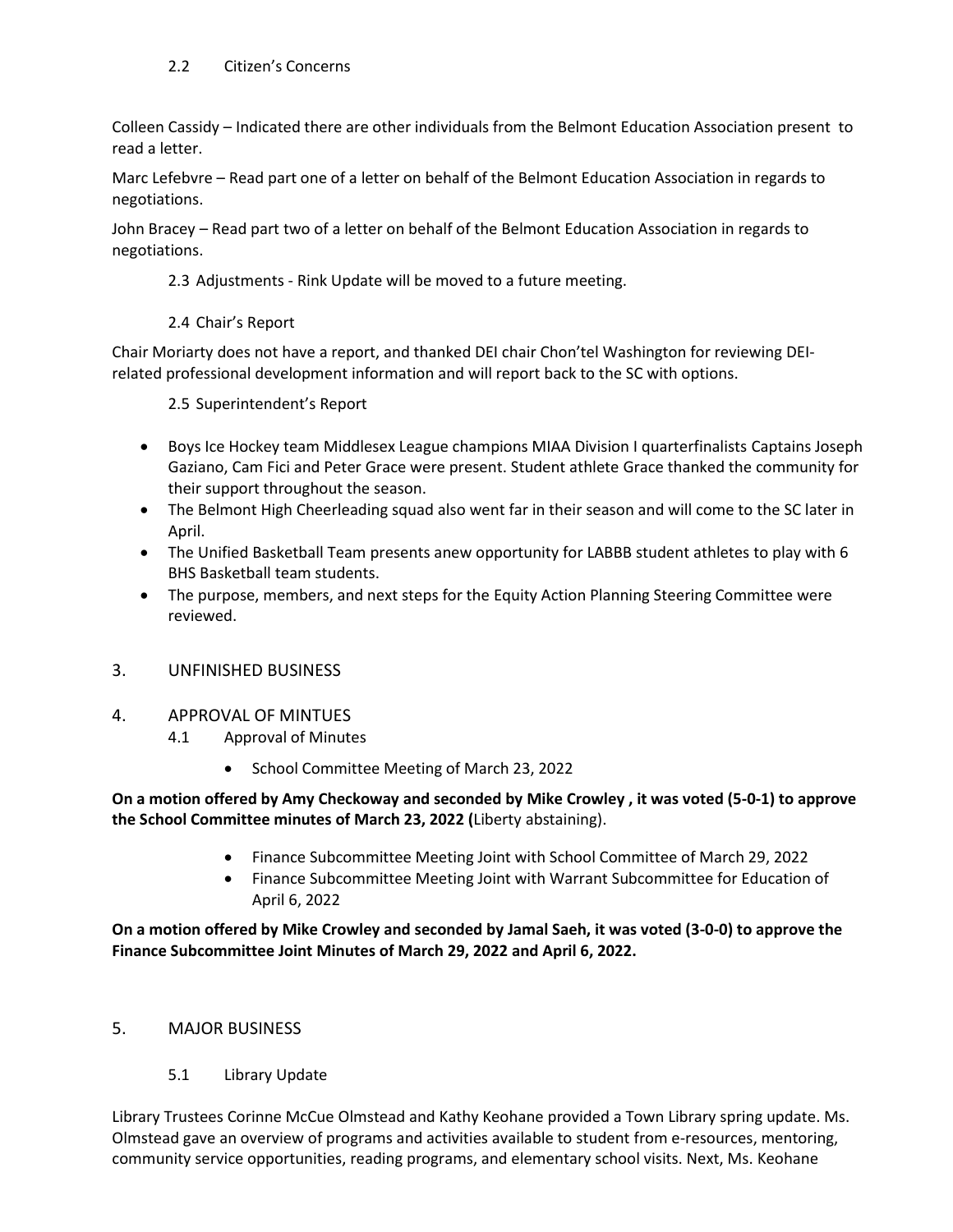offered an update on the plan for a new Belmont Public Library. The design includes collaboration and quiet study space as a result of many requests. The current design includes six small rooms and two larger rooms which will be named for the public schools, both past and present.

Chair Moriarty took comments and questions from the School Committee.

Member Crowley asked Ms. Keohane to comment on a Select Board candidate's comment that it might be possible to update the existing library and not build a new building. Ms. Keohane indicated all recent studies recommended a new structure is necessary for economic reasons.

Member Liberty asked about zero net coding with the Library Design. Ms. Keohane indicated a ZNC assessment was done for sustainability.

Member Checkoway expressed appreciation for the rooms being named after Belmont schools and asked for additional details about the library collaboration with student groups.

Superintendent Phelan thanked Ms. Keohane, Ms. Olmstead and Director Struzzieri for their partnership and support of BPS students. All school devices are loaded with library software to access research materials and students are given free library cards.

# 5.2 Math Update

Chair Moriarty explained that the math presentation tonight is specific to the Math Working Group, which will run from May-November 2022. The group's charge is to study best practice in mathematics in order to make recommendations to the School Committee and School Department that will ensure the district effectively meets the needs of all students, and increases readiness and access to advanced learning in math for all students, Kindergarten through 12th grade. Over the summer months, all working group members will read literature/research on best practices, review data from the BPS math program, and consider programs from other districts. Assistant Superintendent Darias outlined the make-up of the group, and the anticipated schedule. Ms. Darias reported that Principal Koza and Director Golden will co-facilitate the working group, with math expert, Dr. Jon Star from the Harvard Graduate School of Education, as a resource and support. Next, the member selection process was reviewed, and selection is set to open to the community on April 13. The working group will be represented by the following subgroups:

- Belmont Public Schools math educator(s);
- Parent(s) or caregiver(s) of student(s) from historically underrepresented or underserved groups (specifically, African American, Black, Latin/x/Hispanic or other underrepresented groups);
- Parent(s) or caregiver(s) of student(s) who receives special education support; and
- Parent(s) or caregiver(s) who is/are member(s) of the math group.

Chair Moriarty took comments from the SC members.

Member Crowley appreciated the inclusion of the math/psychology expert for the group and asked if the math parents group would be allowed to choose their own participants.

Superintendent Phelan and some SC members were not in favor of allowing one group to choose their own participants but not others in an effort for all parents to feel equally valued.

Member Liberty asked for clarification about governance and who is establishing the math group.

Superintendent Phelan indicated the group is under the School Department as it is a curriculum topic. Recommendations from the group will be brought to the Superintendent, and Curriculum and Instruction Subcommittee.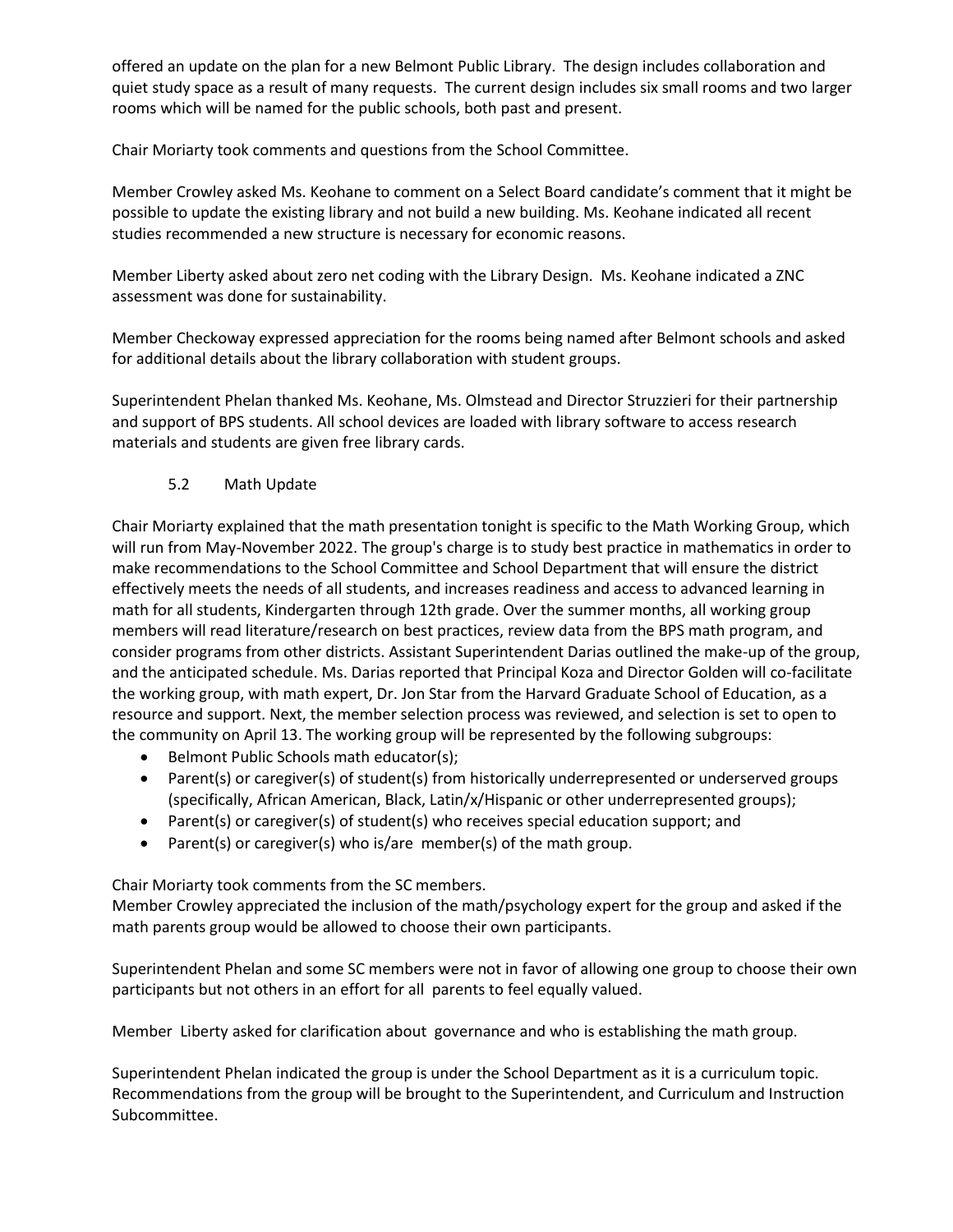Member Bowen offered reflection on group constituents and asked if there will be an opportunity to support elementary students through the working group.

Member Liberty asked about the likelihood of teacher participation in the process. Mr. Phelan gave an overview/history of the accelerated math program. Mr. Liberty asked questions regarding teacher suggestions and supporting data. Assistant Superintendent Darias reiterated that the goal is to move the work forward with a focus on equitable learning.

Member Saeh stated he would like to stay focused on the agenda topic of the Working Group and feels some questions are re-adjudicating things that were decided as a committee weeks ago.

Member Checkoway commented that the School Committee and Department should build trust with stakeholders and requested the group regularly report out to the community. Ms. Checkoway also encouraged Superintendent Phelan and Asst. Superintendent Darias to be open to expanding the group or changing composition and/or process, as needed.

Member Saeh asked about the process of choosing Professor Star as the math expert and what cost will be associated with his services. Member Saeh underscored the group is about math in general, and is not a group solely focused on accelerated math.

Member Liberty asked why the middle school does not create more advanced math opportunities. Member Liberty also asked that math data to be reported out to the public.

Chair Moriarty encouraged the School Committee members to stick to agenda-focused specific questions.

Member Checkoway suggested that the selection survey to the community clarify the "other" field.

Member Bowen hopes the group will collect and examine data from many years and not just COVID years. She would like to understand specific mental health data. She would like written information from the working group, not necessarily a presentation.

Chair Moriarty commented on the capacity for looking at students' mindsets. Other districts have entire departments that collect data, but Belmont's administrative capacity is slim.

Member Saeh asked that the working group's documents/materials be posted to the website.

Ms. Darias indicated the documents could be posted to the website for the community, but also wants to ensure co-facilitators have a safe space to share opinions and do the work.

Chair Moriarty took comments from the public.

*Sterling Crockett – Happy to see changes for accelerated math, but did not see anything about students struggling in math in the presentation document. Mr. Crockett asked who is able to help students struggling in math now.*

*Jason Ketola – Commented on math parents group being referred to as "advanced math group parents". Mr. Ketola voiced that the group includes individuals willing to help all students' ability.* 

5.3 Last Day of School 2021-22 (Vote)

Janice Darias reviewed regulations regarding the school calendar and snow days, which traditionally includes five (5) snow days built in to the last day of school calculation. To date, two (2) snow days have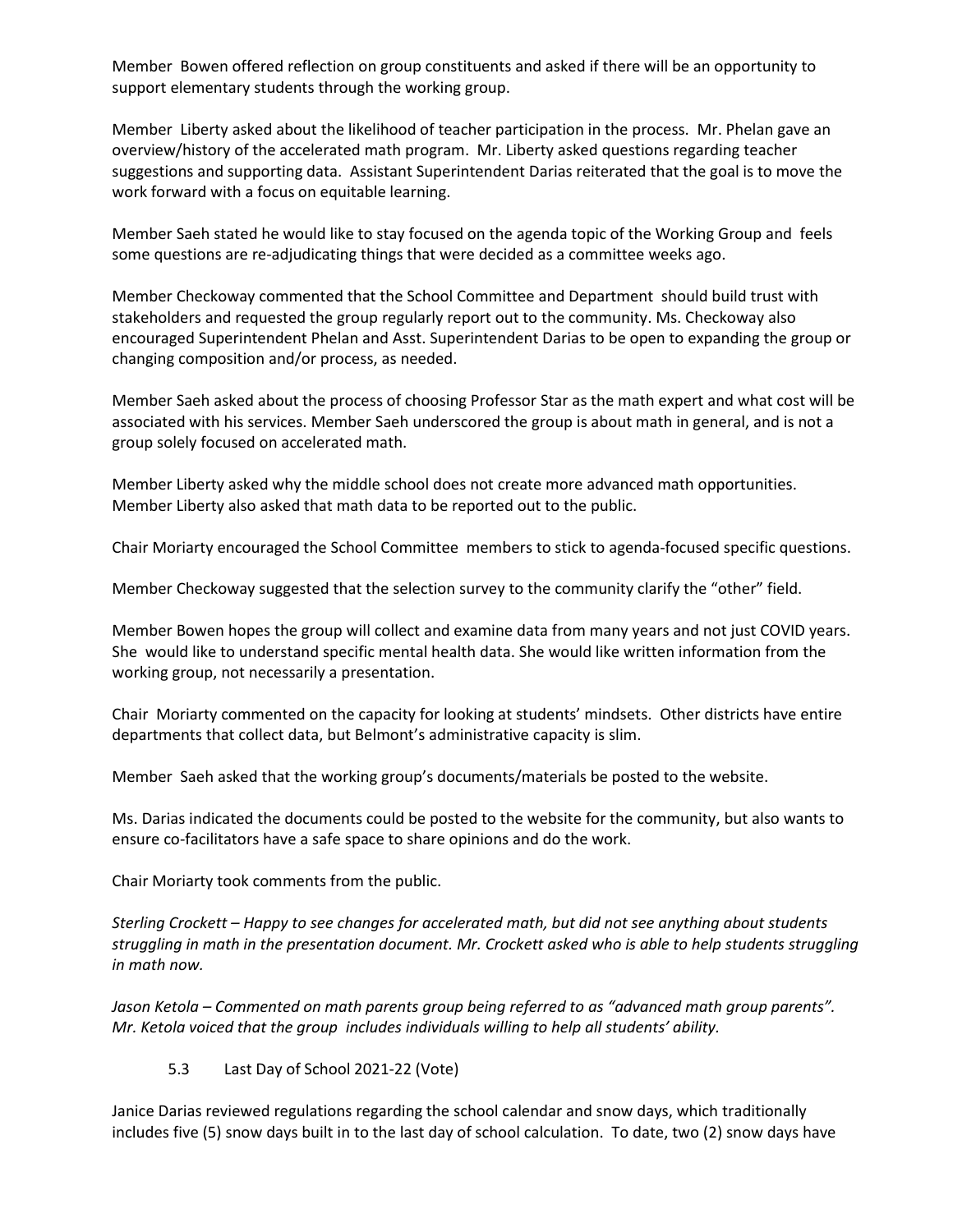been used. The anticipated last day of school for the 2021-2022 school year is June 22, 2022. If school is canceled for some reason, the additional day(s) would be added on to the end of the year.

# **On a motion offered by Jamal Saeh and seconded by Kate Bowen, it was voted unanimously (6-0-0), to set June 22, 2022 as the last day of school for the 2021-2022 school year.**

5.4 Budget Update

Superintendent Phelan gave a brief outline of the current standing in the budget process. In response to concerns about the initial proposed district general fund budget amount from the Select Board and Warrant Committee, the School Department presented updated reductions to the initial budget at a joint meeting of the School Committee, Select Board, Warrant Committee, Capital Budget Committee, and Long-Term Capital Planning Committee on April 11, 2022. *(SC Document: FY23\_Budget\_Changes\_Draft1- Draft2\_4\_11\_2022).* While previous budget discussions were productive, many School Committee members and administrators noted the change in tenor at the April 11 joint meeting. Superintendent Phelan commented on the recent productive channel of communication with the Warrant Education Subcommittee, timely responses to WC questions, and his surprise by the tenor of the April 11 meeting given the recent positive tenor of the joint Finance Subcommittee/Warrant Education Subcommittee meeting on April 6.

The district is committed to reducing targeted budget areas while hoping to request need-based positions and still remain fiscally responsible. Included in these budget scenarios is the hope to add the following positions:

Elementary SpEd Behavior Specialists – 2.0 CMS Math Specialist 1.0 CMS ELA Teacher 1.0 CMS Music Teacher 0.2 BHS Mental Health Professional 1.0 BHS Campus Monitor 1.0

The change from the Draft 1 to Draft 2 budget is reported at approximately \$2.3M less with two viable options. The first option would further reduce the General Fund special education (SPED) tuition by \$200K, retain the 6.2 additional positions, and yield reductions of \$2,365,166 from Draft 1 to Draft 2. The second option would reduce the General Fund SPED tuition by \$200K, retain only 3.2 of the additional positions, and yield reductions of \$2,588,166.

School Committee members discussed the joint meeting and budget proposal preferences. Member Checkoway expressed the need to communicate better so town committee members could better understand the school presentation and feel that their questions have been answered. Member Crowley suggested a follow up meeting with the chairs of Warrant Committee, Warrant Subcommittee for Education, School Committee, Finance Subcommittee, and School Administration to determine a way forward and finalize the budget presentation.

Member Saeh felt there might be support across town committees for the Option 2 budget strategy to request an additional 3.2 FTEs as a prioritization of needs and use some combination of ARPA/staff exchange/Chapter 70 funds for the opportunity to hire the remaining needed positions.

Member Crowley supports requesting all 6.2 positions in light of the School Department's recent compromises. Member Crowley would like to see confirmation of the School promised ARPA fund allocation of \$1 million and would like to discuss drawing on unspent Town ARPA funds to support the school department budget.